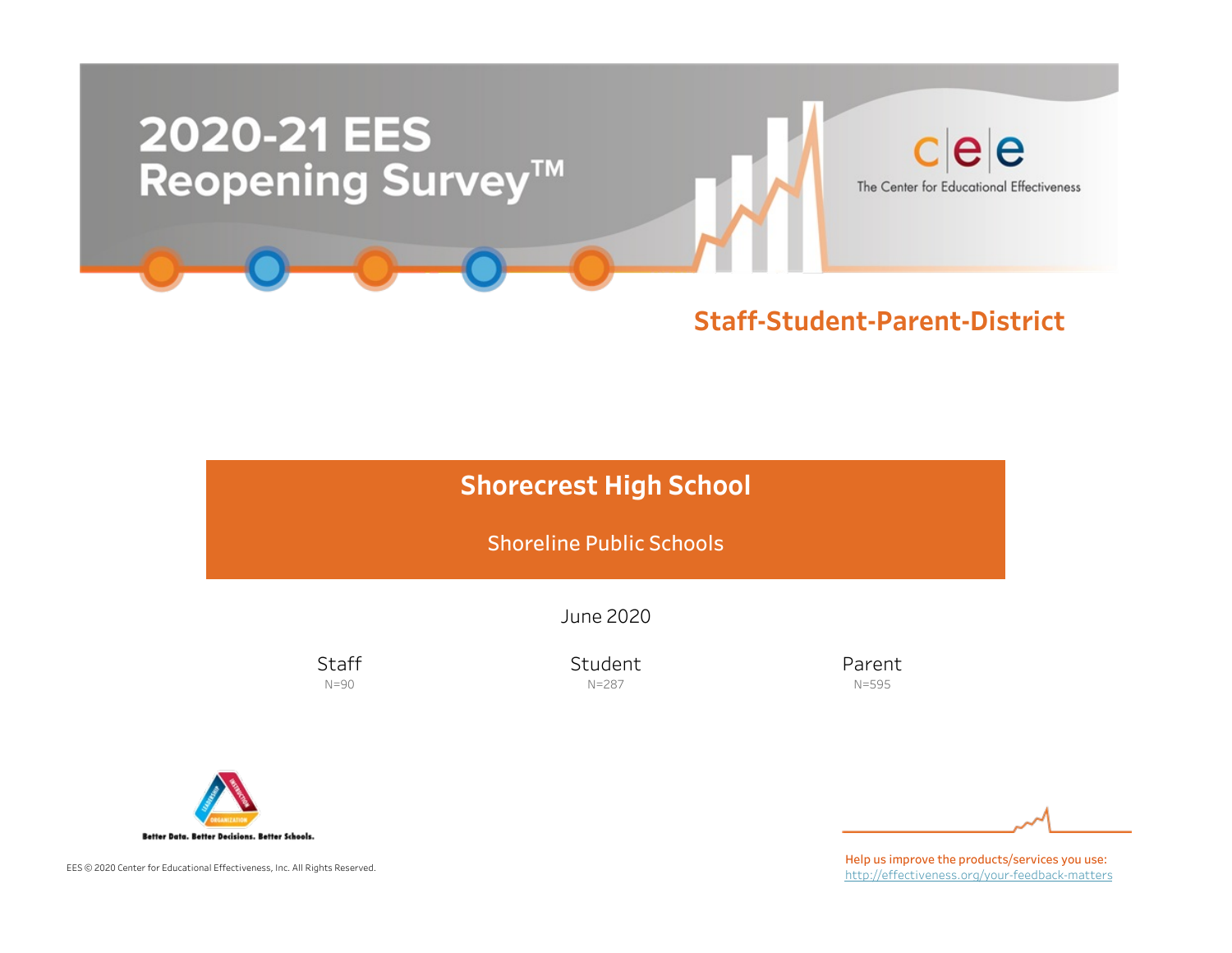### **O** Safe and Supportive Learning Environment Shorecrest High School

## What is the most pressing need for you and your child this Fall?

|                                      |         |     | Ranked 1st Ranked 2nd Ranked 3rd Ranked 4th |     |     | Ranked 5th |
|--------------------------------------|---------|-----|---------------------------------------------|-----|-----|------------|
| In-person, teacher-lead instruction  | Student | 37% | 16%                                         | 11% | 11% | 7%         |
|                                      | Parent  | 56% | 16%                                         | 10% | 5%  | 3%         |
| Being with adults that care about me | Student | 4%  | 12%                                         | 15% | 20% | 33%        |
| Emotional support / counseling       | Parent  | 4%  | 11%                                         | 15% | 23% | 36%        |
| Being with my friends                | Student | 25% | 25%                                         | 18% | 10% | 5%         |
| Socialization with other students    | Parent  | 21% | 38%                                         | 20% | 8%  | 2%         |
| Elective classes (art, music, etc.)  | Student | 10% | 15%                                         | 23% | 25% | 11%        |
|                                      | Parent  | 5%  | 11%                                         | 25% | 34% | 15%        |
| Athletics and activities             | Student | 8%  | 15%                                         | 16% | 18% | 28%        |
|                                      | Parent  | 4%  | 14%                                         | 19% | 19% | 34%        |

Percent of Respondents

0% 100% 100% 100% 100%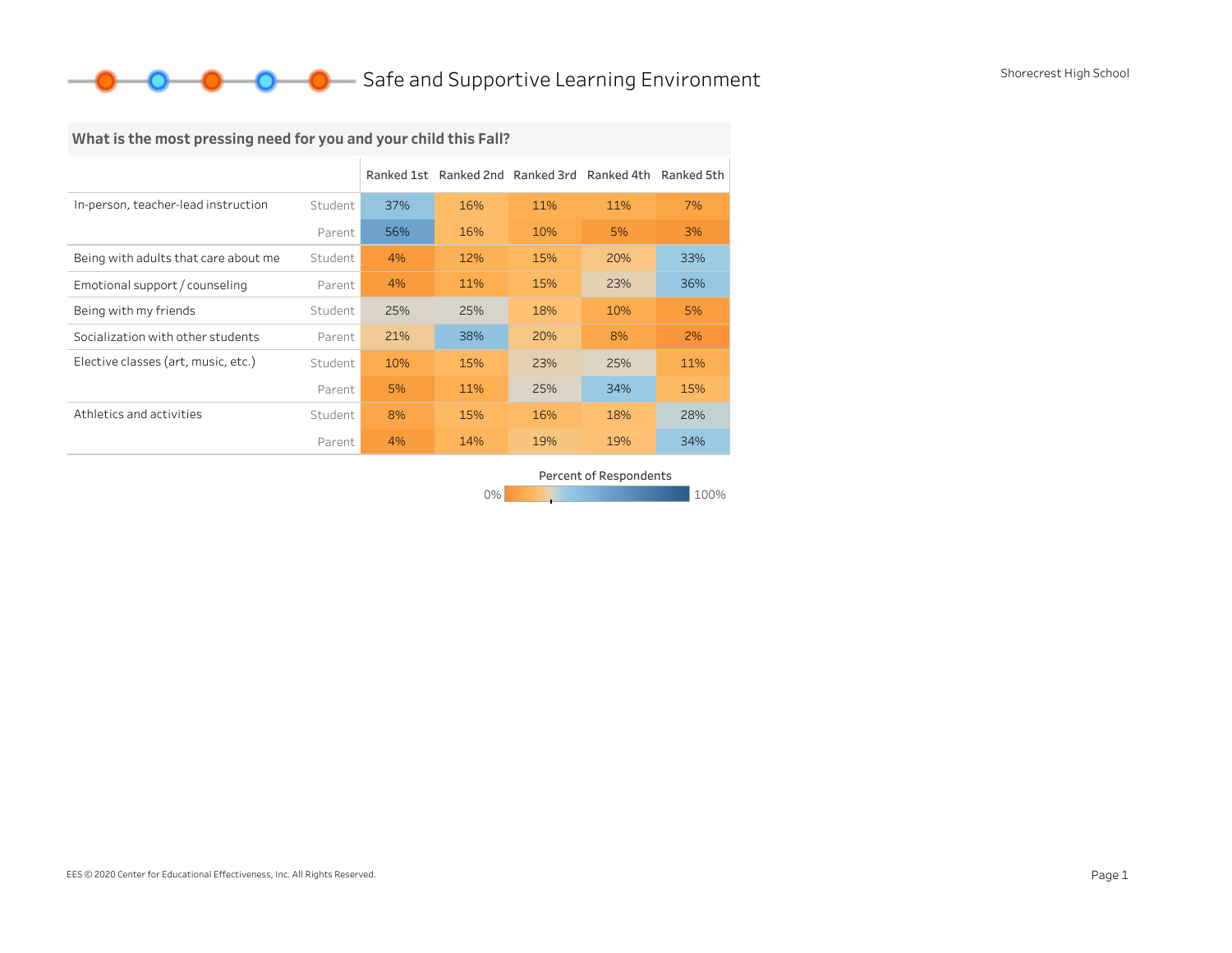

**O** Safe and Supportive Learning Environment Shorecrest High School

#### What is most needed for staff and students to return to in-person school?

Total Needed/Not Needed

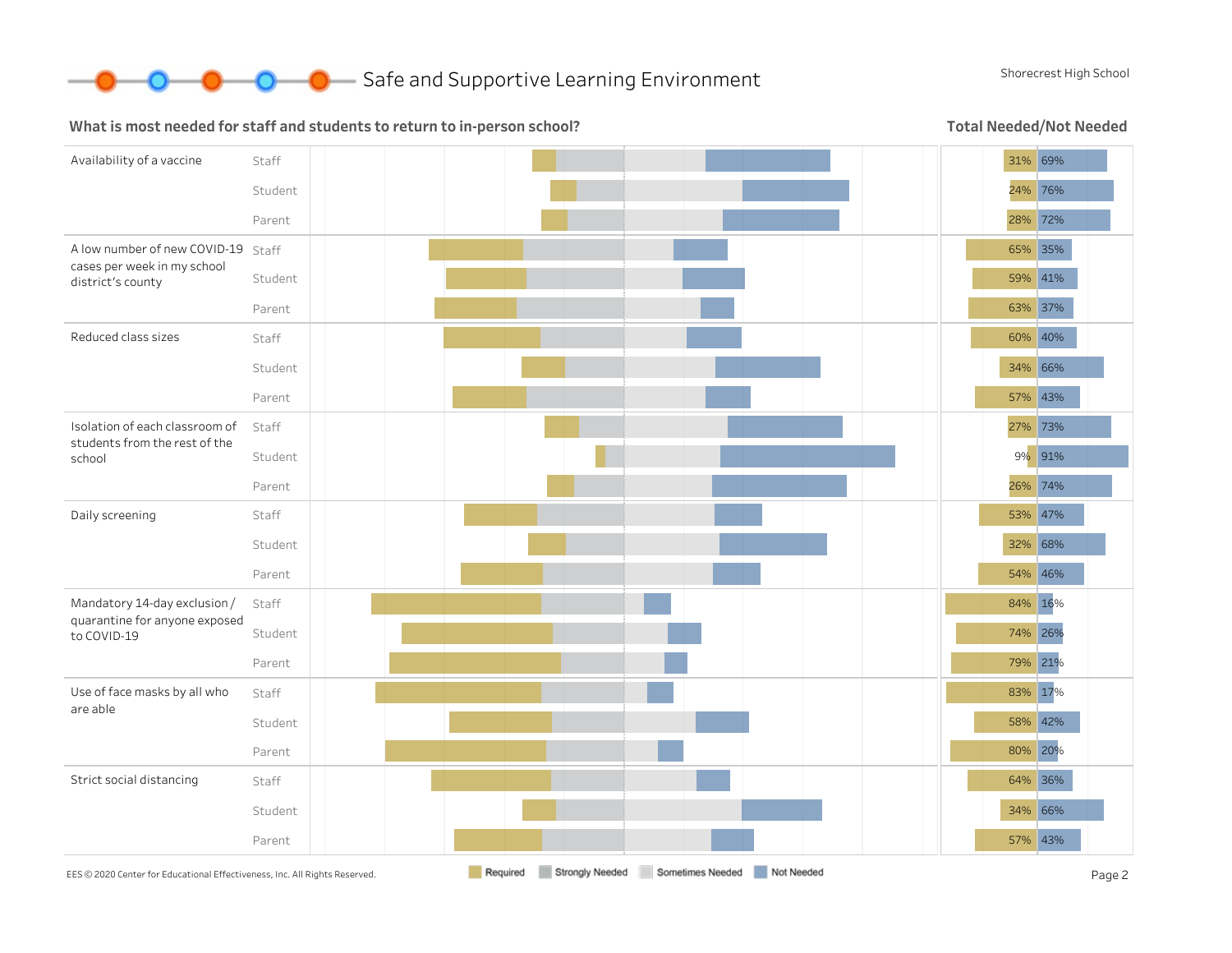

#### What is the greatest concern about returning to school?

Total Concerned/Not Concerned

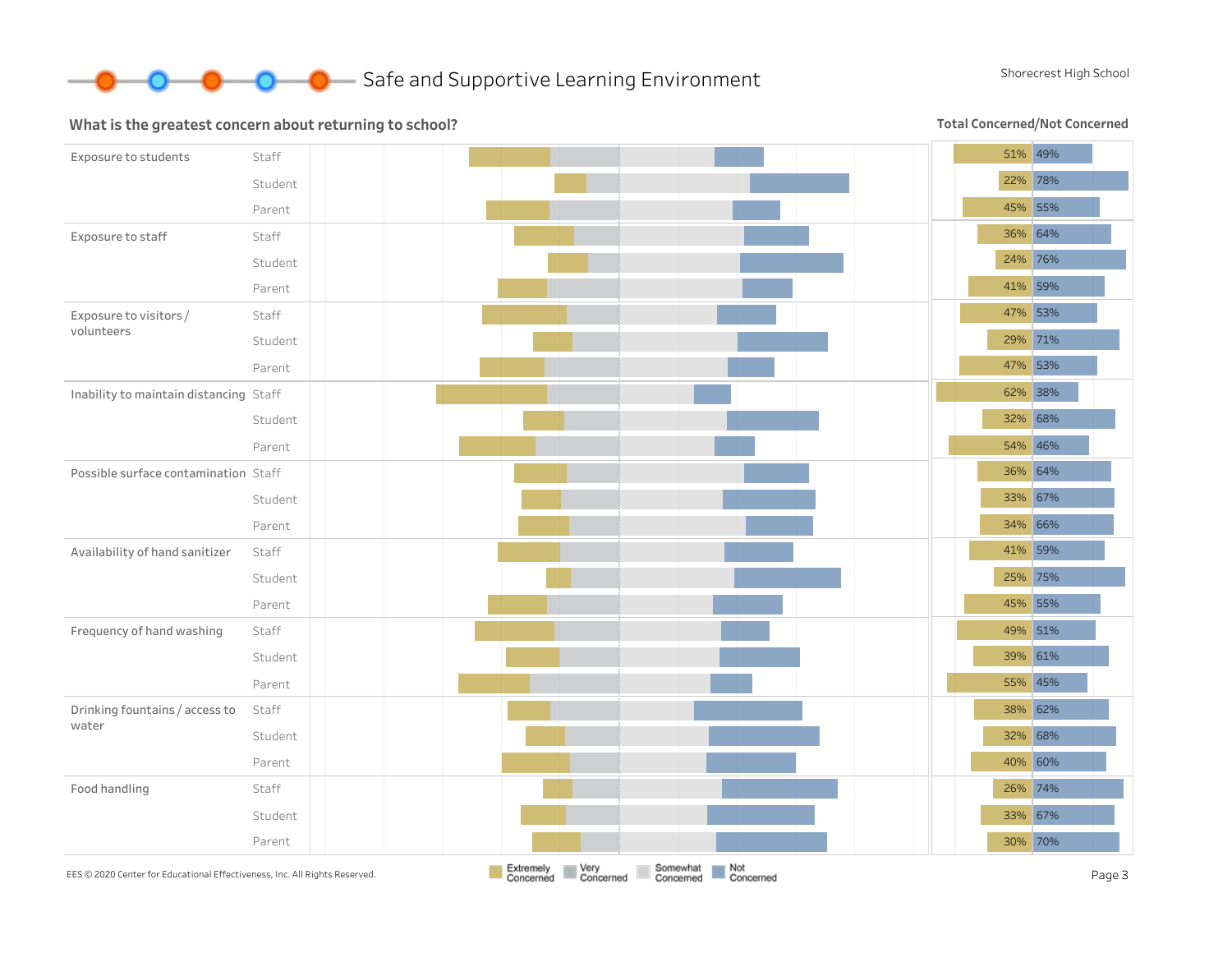### **O** Teaching and Learning: Time Management Shorecrest High School

#### What helped with time management during distance learning? Blue represents highest responses.

|                                                                        | <b>Staff</b> | Student | Parent |
|------------------------------------------------------------------------|--------------|---------|--------|
| Call or text due date reminder                                         | 8            | 17      | 76     |
| Call or text general check in                                          | 9            | 17      | 64     |
| Daily learning plan provided by teacher                                | 3            | 57      | 86     |
| Email due date reminder                                                | 18           | 53      | 177    |
| Email general check in                                                 | 21           | 72      | 153    |
| Email virtual meeting reminder                                         | 33           | 42      | 117    |
| Having a single contact person from school                             | 10           | 21      | 38     |
| Learning Management Systems (i.e. Google<br>Classroom, Canvas, SeeSaw) | 36           | 143     | 315    |
| My own digital calendar                                                | 27           | 83      | 88     |
| My own paper calendar                                                  | 20           | 57      | 76     |
| Other                                                                  | 3            | 42      | 49     |
| Regular email from teacher                                             | 26           | 134     | 314    |
| Weekly learning plan provided by teacher                               | 17           | 140     | 264    |



EES©2020CenterforEducationalEffectiveness,Inc.AllRightsReserved. Page4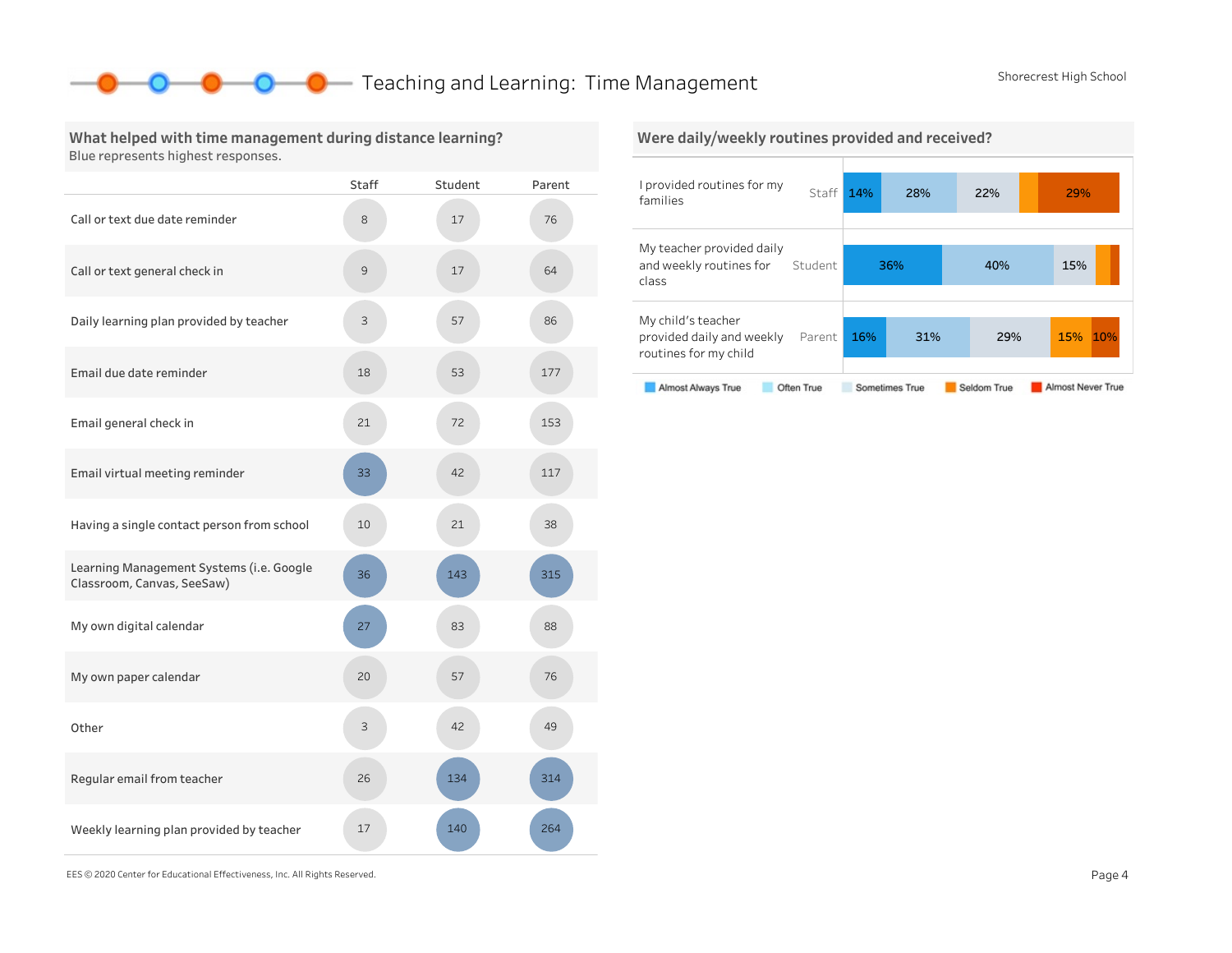### **O** Teaching and Learning: Learning Tools Shorecrest High School



What Learning Tools worked well? Blue represents highest responses.

|                                                                        | Staff           | Student        | Parent |
|------------------------------------------------------------------------|-----------------|----------------|--------|
| Daily learning plan provided by teacher                                | $7\overline{ }$ | 40             | 96     |
| Email                                                                  | 33              | 64             | 122    |
| <b>Learning Games</b>                                                  | 14              | 24             | 32     |
| Learning Management Systems (i.e. Google<br>Classroom, Canvas, SeeSaw) | 39              | 90             | (215)  |
| Learning Software (i.e. Bridges, Wonders)                              | 6               | $\overline{c}$ | 16     |
| Links to various learning tools and activities                         | 15              | 55             | 78     |
| Online Lessons (i.e. Kahn Academy)                                     | 15              | 47             | 120    |
| Other videos posted by the teacher                                     | 13              | 46             | 103    |
| Phone call                                                             | 16              | 5              | 42     |
| Sharing software (i.e. Flipgrid)                                       | 5               | $\overline{c}$ | 12     |
| Short quizzes                                                          | 15              | 60             | 96     |
| Slideshows                                                             | 17              | (111)          | 97     |
| Video Conferencing (i.e. Zoom)                                         | 44              | 48             | 175    |
| Videos created by the teacher                                          | 42              | (107)          | 194    |
| Weekly learning plan provided by teacher                               | 24              | 102            | 227    |

Were there Learning Tools that did not work well?



What Learning Tools did not work well? Goldrepresentshighestresponses.

|                          | Gold represents ingliest responses. |        |
|--------------------------|-------------------------------------|--------|
| Staff                    | Student                             | Parent |
| 3                        | 36                                  | 55     |
| $\mathbf{Z}$             | 22                                  | 48     |
| $\overline{4}$           | 34                                  | 40     |
| $\overline{4}$           | 17                                  | 50     |
| $\overline{4}$           | 35                                  | 36     |
| $\mathbf{Z}$             | 38                                  | 63     |
| 3                        | 62                                  | 72     |
| $\mathbf{Z}$             | 29                                  | 51     |
| 21                       | 47                                  | 40     |
| $\overline{\mathcal{A}}$ | 33                                  | 32     |
| $\mathbf 1$              | 42                                  | 29     |
| $\mathbf 1$              | 43                                  | 52     |
| $\mathsf 6$              | 82                                  | 104    |
| $\overline{4}$           | 39                                  | 54     |
| $\overline{c}$           | 28                                  | 48     |

EES©2020CenterforEducationalEffectiveness,Inc.AllRightsReserved. Page5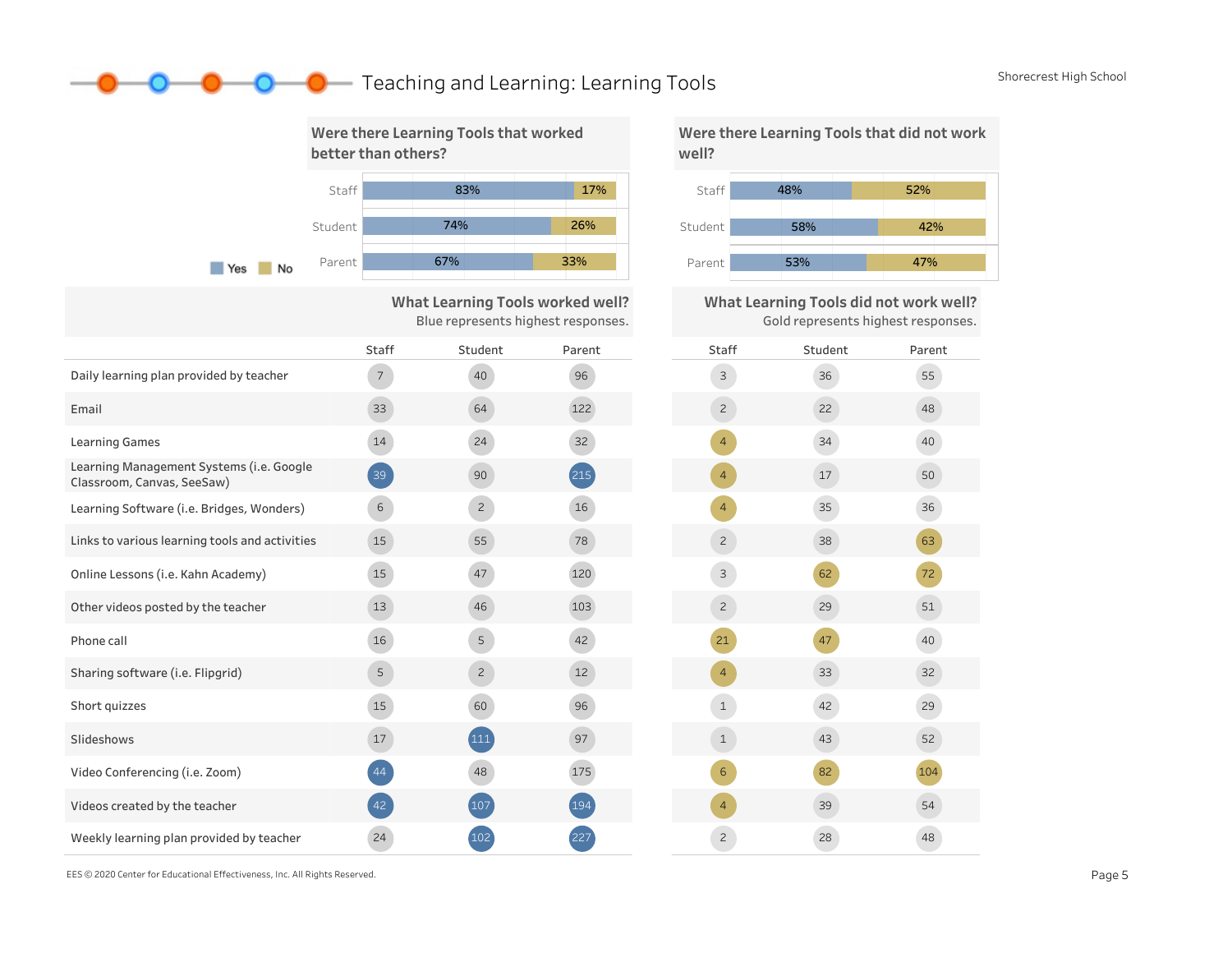## **O** Teaching and Learning Shorecrest High School Shorecrest High School

#### Did our parents receive the information they needed to support student learning?



#### How effective was our instruction around learning targets?

| I understood the learning                                                         |            |     |     |     |     |
|-----------------------------------------------------------------------------------|------------|-----|-----|-----|-----|
| goals for my child's<br>lessons                                                   | Parent 11% | 20% | 29% | 19% | 21% |
|                                                                                   |            |     |     |     |     |
|                                                                                   |            |     |     |     |     |
| I focused on the essential<br>standards and learning<br>targets from each unit of | Staff      | 46% |     | 38% | 10% |
| instruction                                                                       |            |     |     |     |     |

Did our parents access teaching videos to support their child's learning







|           | What were students' perceptions about the amount of school work |
|-----------|-----------------------------------------------------------------|
| assigned? |                                                                 |

| I had an appropriate<br>amount of school work           | Student | 19% | 32% |     | 32% | 10% 7% |  |
|---------------------------------------------------------|---------|-----|-----|-----|-----|--------|--|
| My child had an<br>appropriate amount of<br>school work | Parent  | 13% | 26% | 28% | 16% | 17%    |  |

Almost Always True Sometimes True Almost Never True Often True Seldom True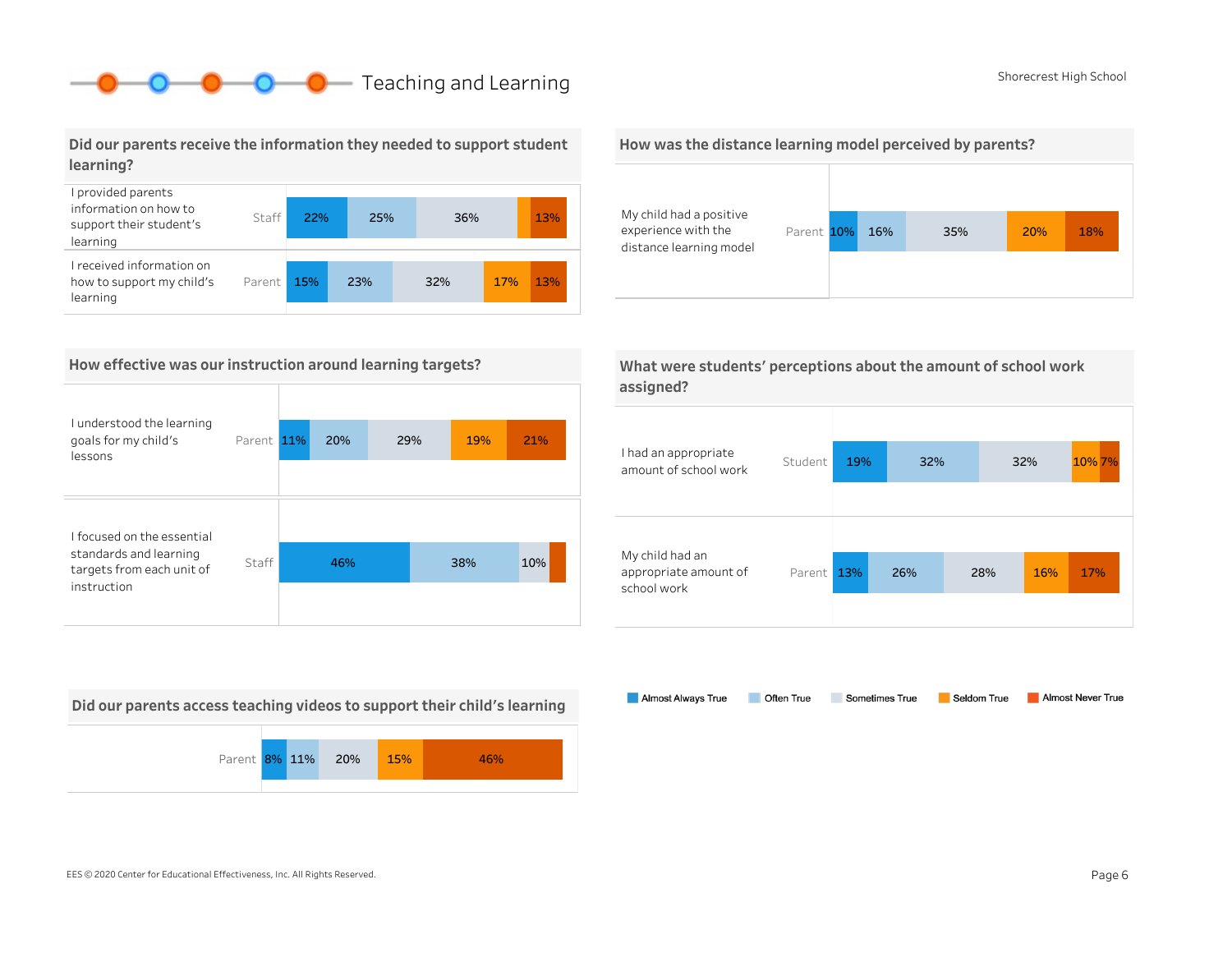## Scheduling and Staffing Shorecrest High School

If not all students are able to attend school during the initial reopening, what criteria should be used to select students for in-person learning?

|                              |         | Ranked<br>1st | Ranked<br>2nd | Ranked<br>3rd          | Ranked<br>4th |
|------------------------------|---------|---------------|---------------|------------------------|---------------|
| Age                          | Staff   | 27%           | 30%           | 19%                    | 14%           |
|                              | Student | 15%           | 20%           | 20%                    | 27%           |
|                              | Parent  | 23%           | 22%           | 23%                    | 20%           |
| <b>Instructional Content</b> | Staff   | 7%            | 20%           | 50%                    | 12%           |
|                              | Student | 16%           | 30%           | 28%                    | 9%            |
|                              | Parent  | 14%           | 29%           | 33%                    | 12%           |
| <b>Student Need</b>          | Staff   | 54%           | 30%           | 10%                    |               |
|                              | Student | 38%           | 21%           | 18%                    | 7%            |
|                              | Parent  | 41%           | 26%           | 17%                    | 4%            |
| Choice / Volunteers          | Staff   | 4%            | 14%           | 14%                    | 62%           |
|                              | Student | 15%           | 11%           | 18%                    | 40%           |
|                              | Parent  | 11%           | 11%           | 15%                    | 52%           |
|                              |         |               | 0%            | Percent of Respondents | 100%          |



Whose ability to return to work is dependent on their child attending school full-time?



Who has issues with childcare if an alternative schedule is implemented at the beginning of the year (such as AM only, alternate days)?

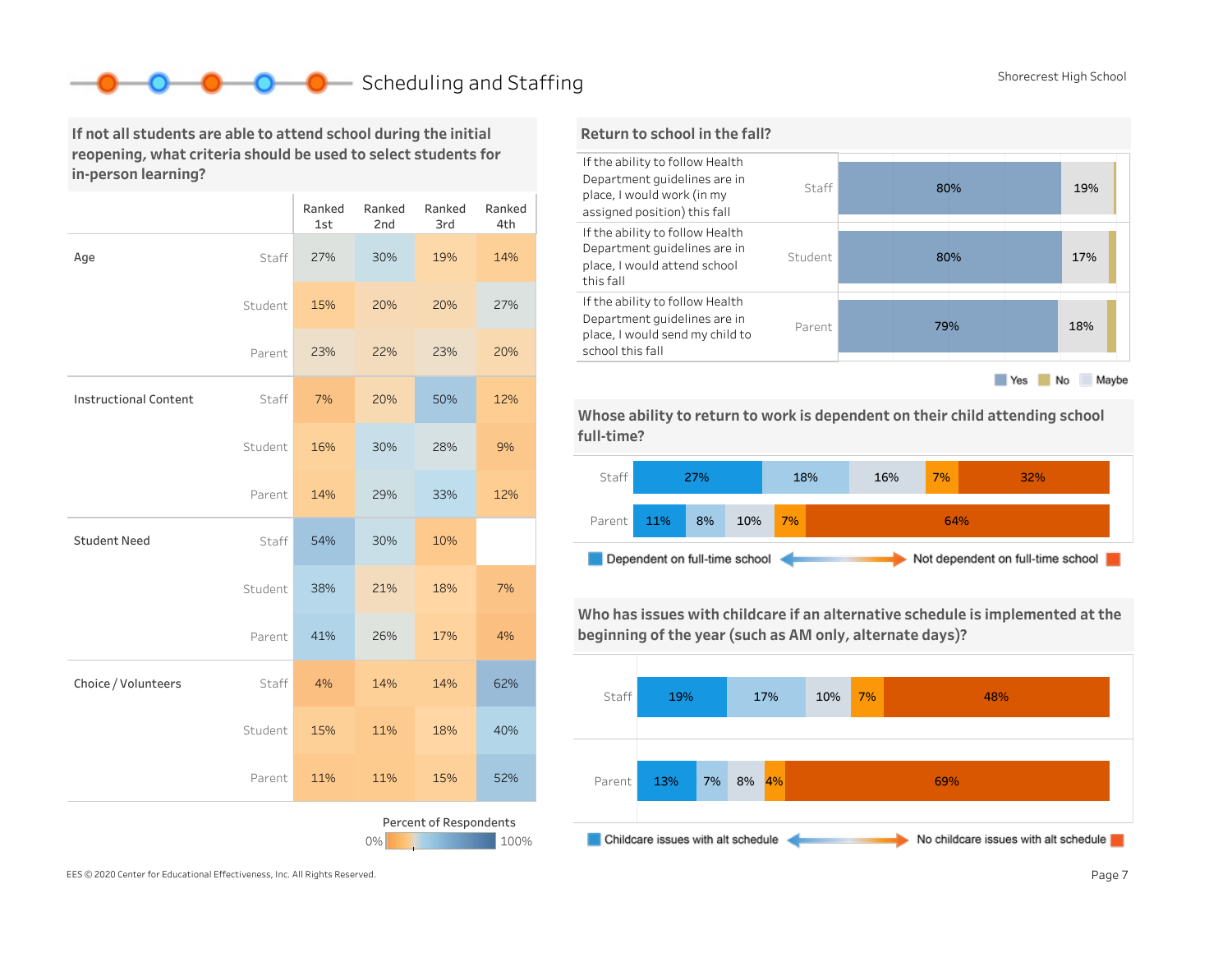**O** Shorecrest High School **Company** Transportation and Food Service



#### What was the school meal experience like for students and parents?

What percentage of students can get to school without busing?



#### EES © 2020 Center for Educational Effectiveness, Inc. All Rights Reserved. **Page 8** Page 8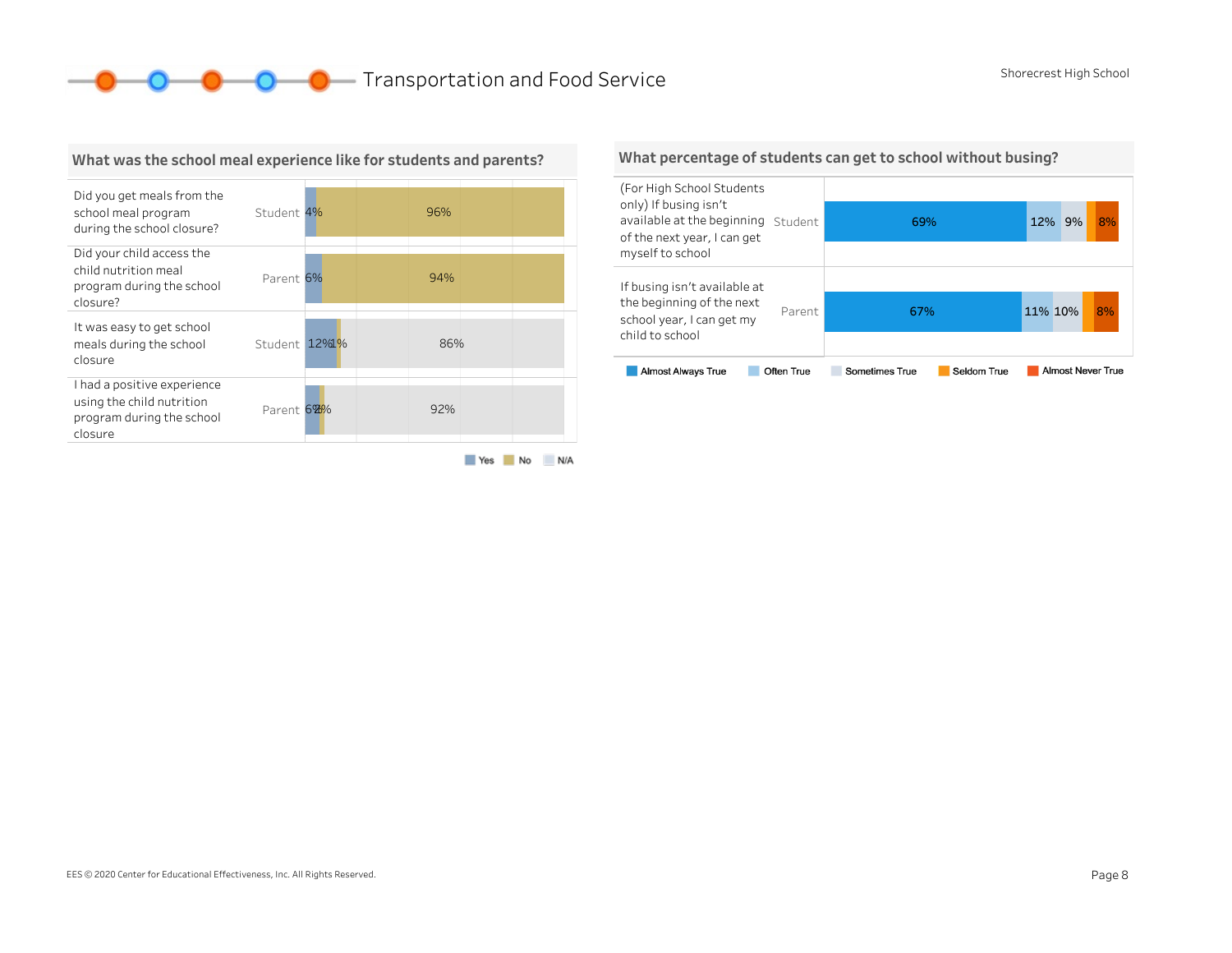### Shoreline Public School Questions Shorecrest High School

Do you anticipate your child will need food service support (free/reduced cost meals, weekend food packs)?



Was it easy for you to find your child's assignments?



Are you receiving communication from the school in a language that you understand?



How do you prefer to receive communication from your school or district for general information?

|        | Phone Call | Email | Text<br>Message | US Mail | Social<br>Media | Other |
|--------|------------|-------|-----------------|---------|-----------------|-------|
| Parent | 25         | 481   | 40              |         |                 |       |

How do you prefer to receive communication from your school or district for class assignments?

|        | Phone Call | Email | Text Mess US Mail Social Me |  | Other |
|--------|------------|-------|-----------------------------|--|-------|
| Parent |            | 496   | 21                          |  | 13    |



If we have home learning in some form in the fall, what would help students be successful? Blue represents highest responses.



How well prepared do you feel students are academically for next school



If your child received intervention services, how well did those interventions work to support your child's learning?

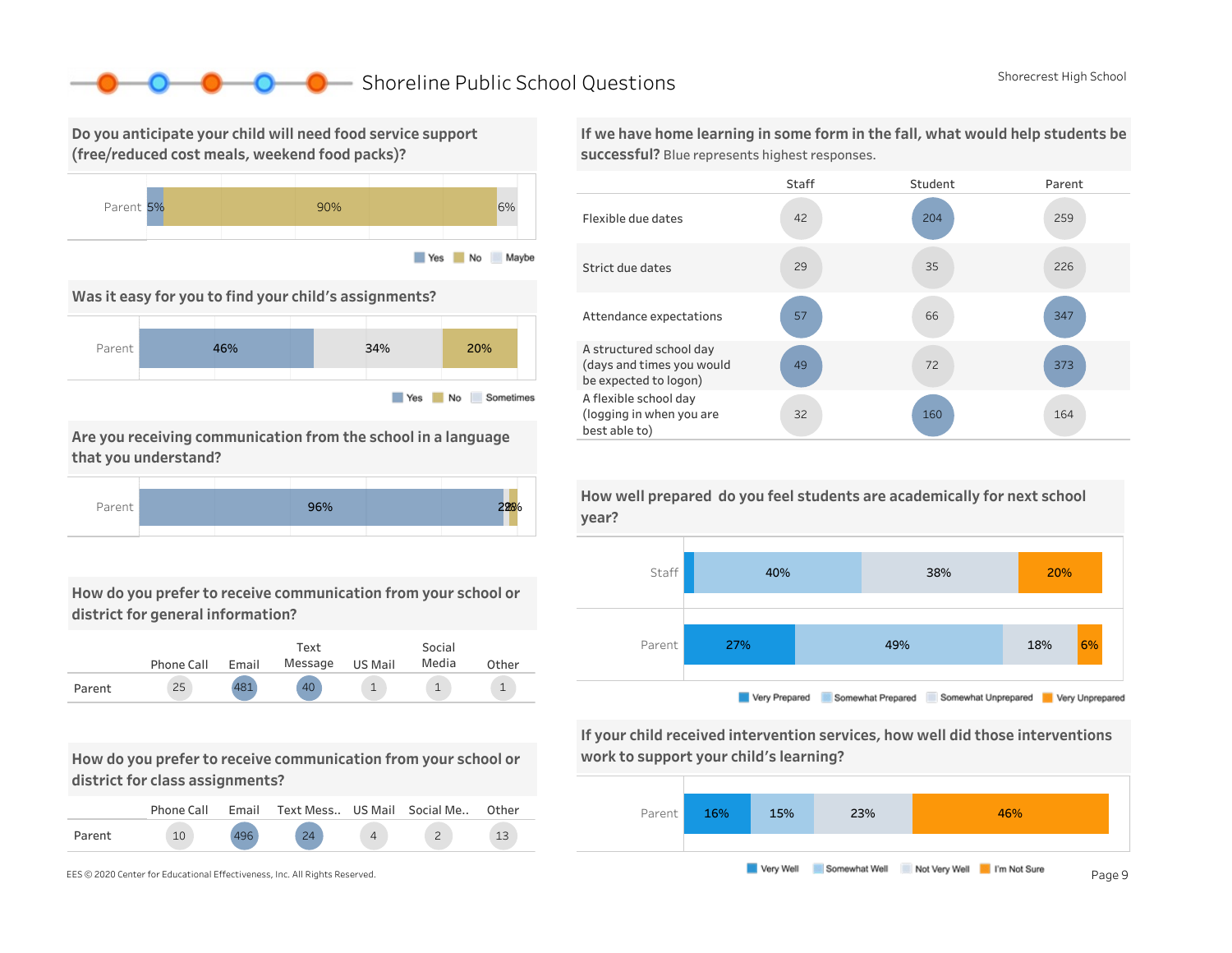### **O** Access and Engagement: Virtual Meetings Shorecrest High School



What happened if a student missed a virtual meeting?



Frequency of Virtual Class/Group by Responses Blue represents highest responses.



How did virtual meetings address social emotional learning?

| Almost Always True                                       | Often True | Sometimes True |     | Seldom True | Almost Never True |
|----------------------------------------------------------|------------|----------------|-----|-------------|-------------------|
| Virtual contacts help me<br>feel connected to my stud    | Staff      | 24%            | 30% |             | 34%<br>12%        |
| Virtual contacts help me<br>feel connected to my teac    | Student    | 44%            |     | 28%         | 27%               |
| Virtual contacts helped my<br>child feel connected to th | Parent     | 51%            |     | 24%         | 25%               |
| Virtual contacts help me<br>feel connected to my stud    | Parent     | 32%            |     | 48%         | 20%               |
|                                                          |            |                |     | Yes         | No<br>N/A         |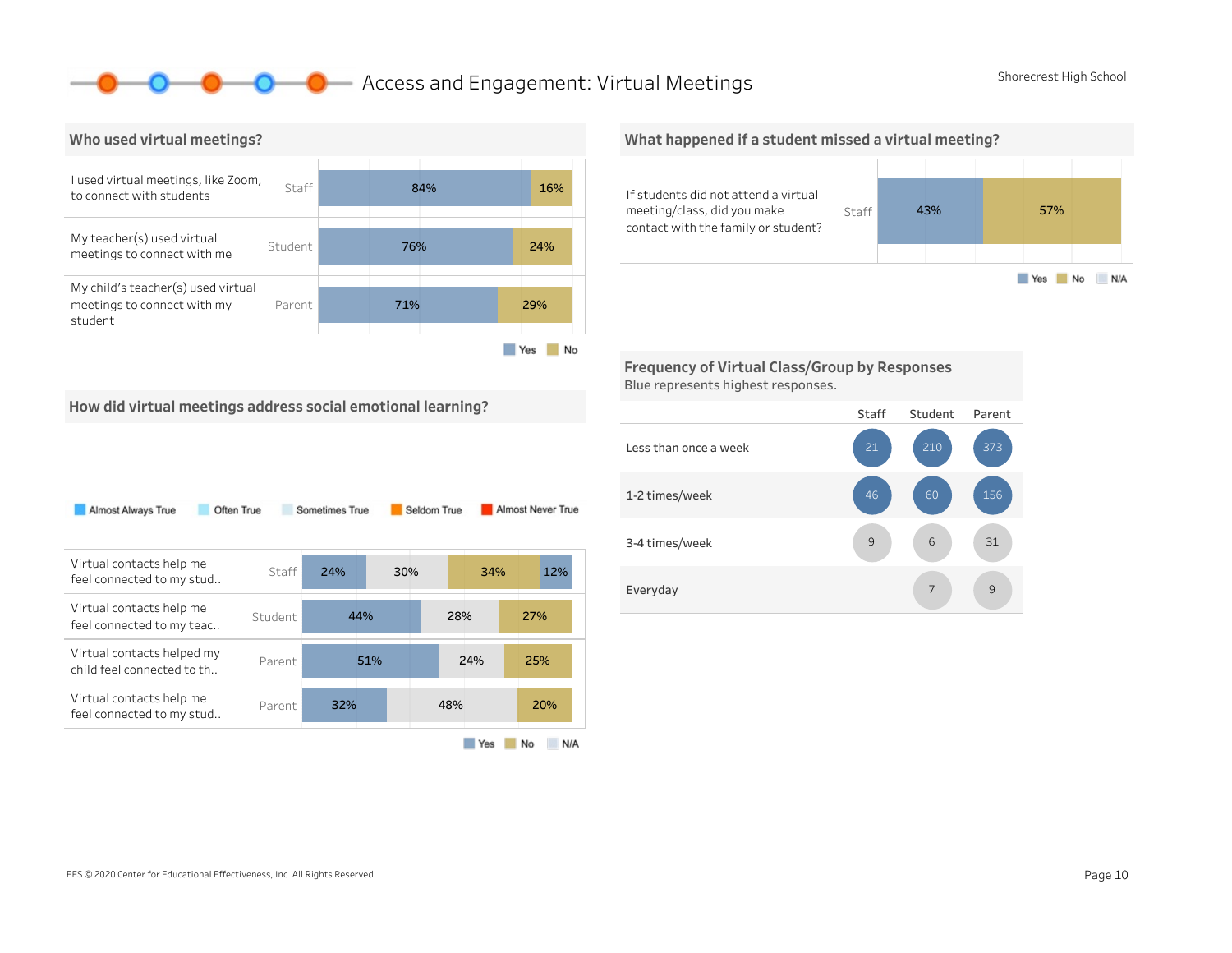# **O O** Access and Engagement Shorecrest High School Shorecrest High School





### Who accessed the district's COVID-19 online resources?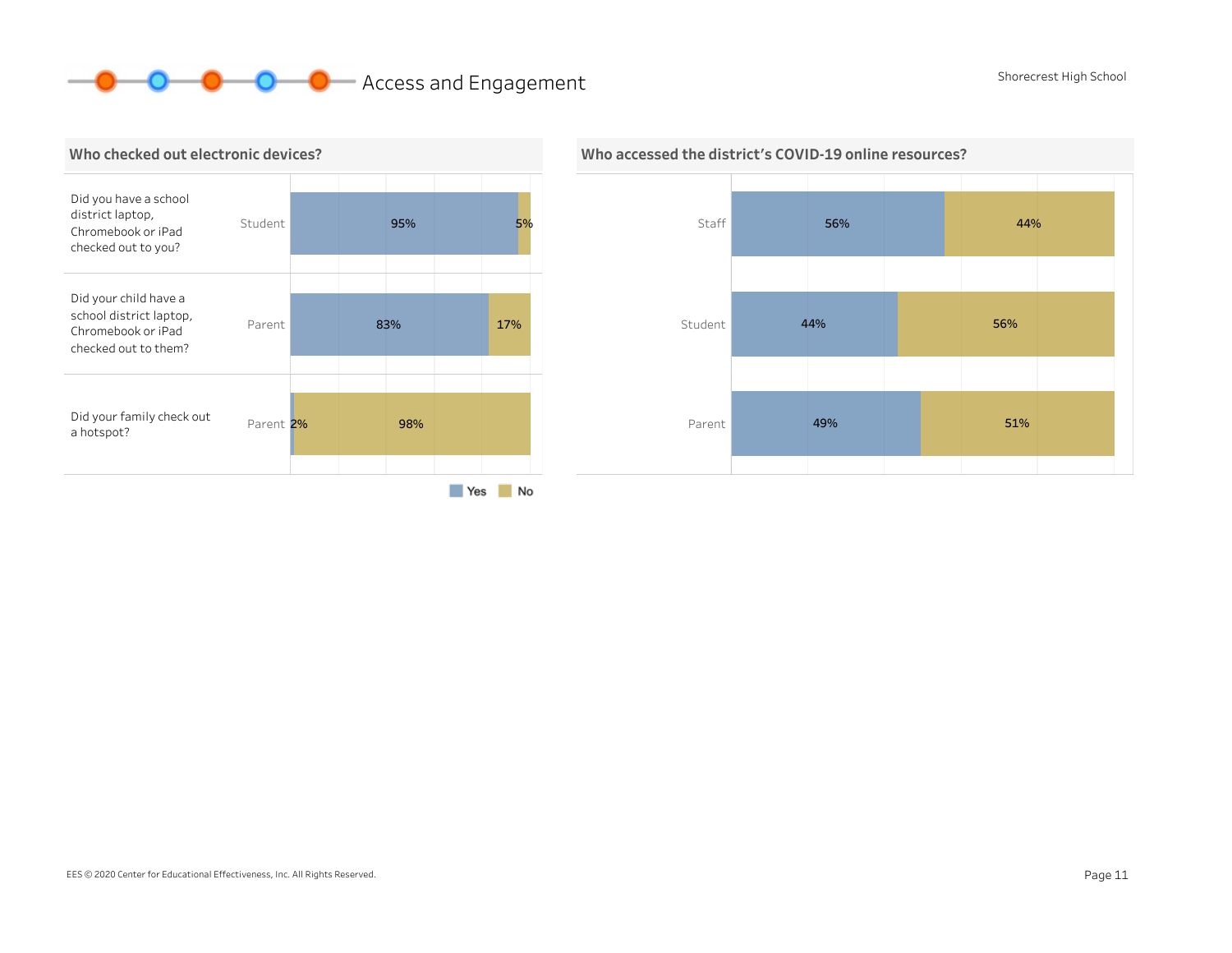# **O** O Staff Demographics Shorecrest High School



| Level                     |  |  |
|---------------------------|--|--|
| High School   86 (96.6%)  |  |  |
| $K-12$   2 (2.2%)         |  |  |
| MS or Jr. High   1 (1.1%) |  |  |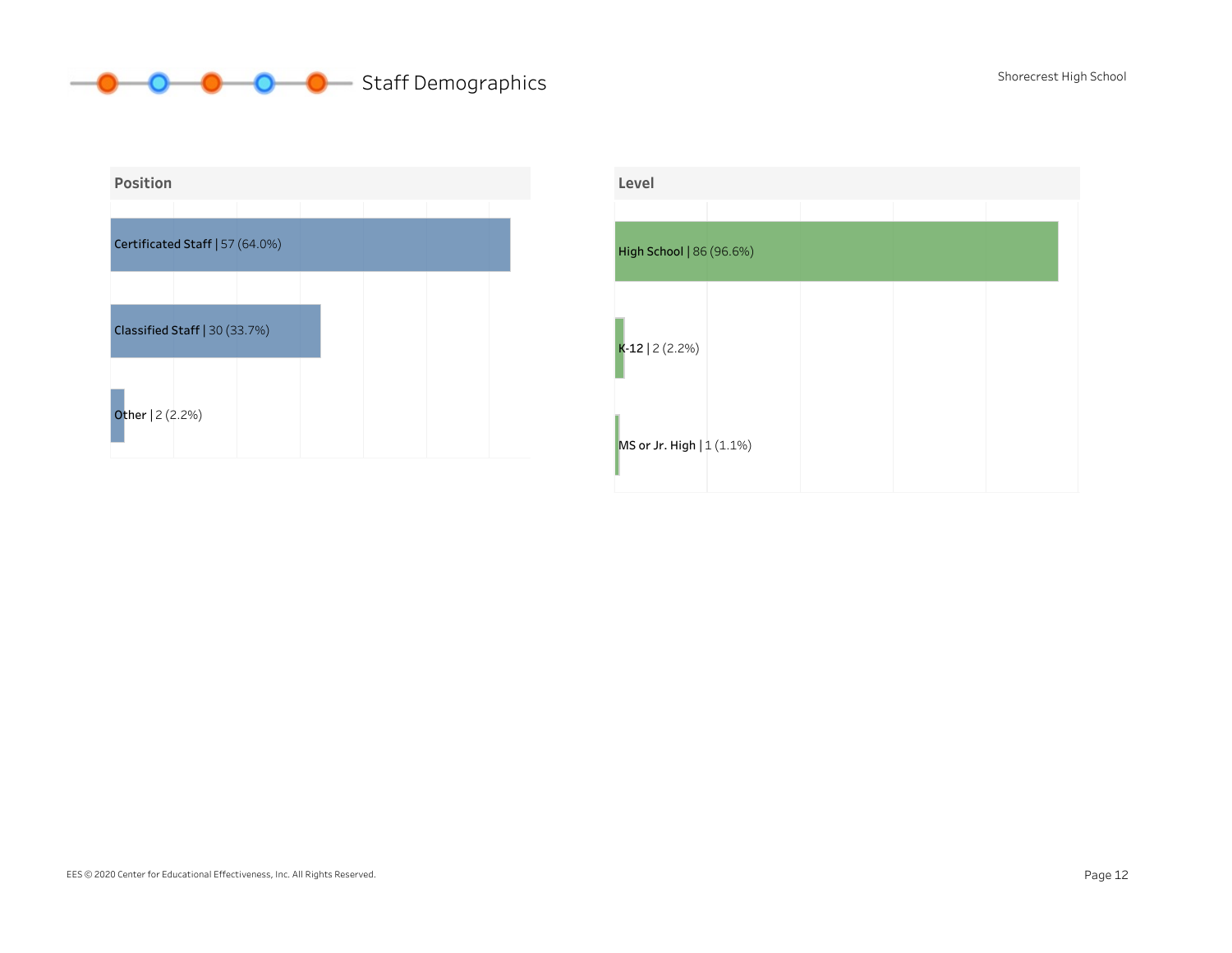## **O** Student Demographics Shorecrest High School







What is your primary home language?

| English   261 (90.9%)      |  |  |
|----------------------------|--|--|
| Other   10 (3.5%)          |  |  |
| <b>Chinese</b> $  7(2.4%)$ |  |  |
| Vietnamese $  5(1.7%)$     |  |  |
| Tigrinya $ 2(0.7%)$        |  |  |
| Korean $  1(0.3%)$         |  |  |
| Spanish $  1(0.3%)$        |  |  |